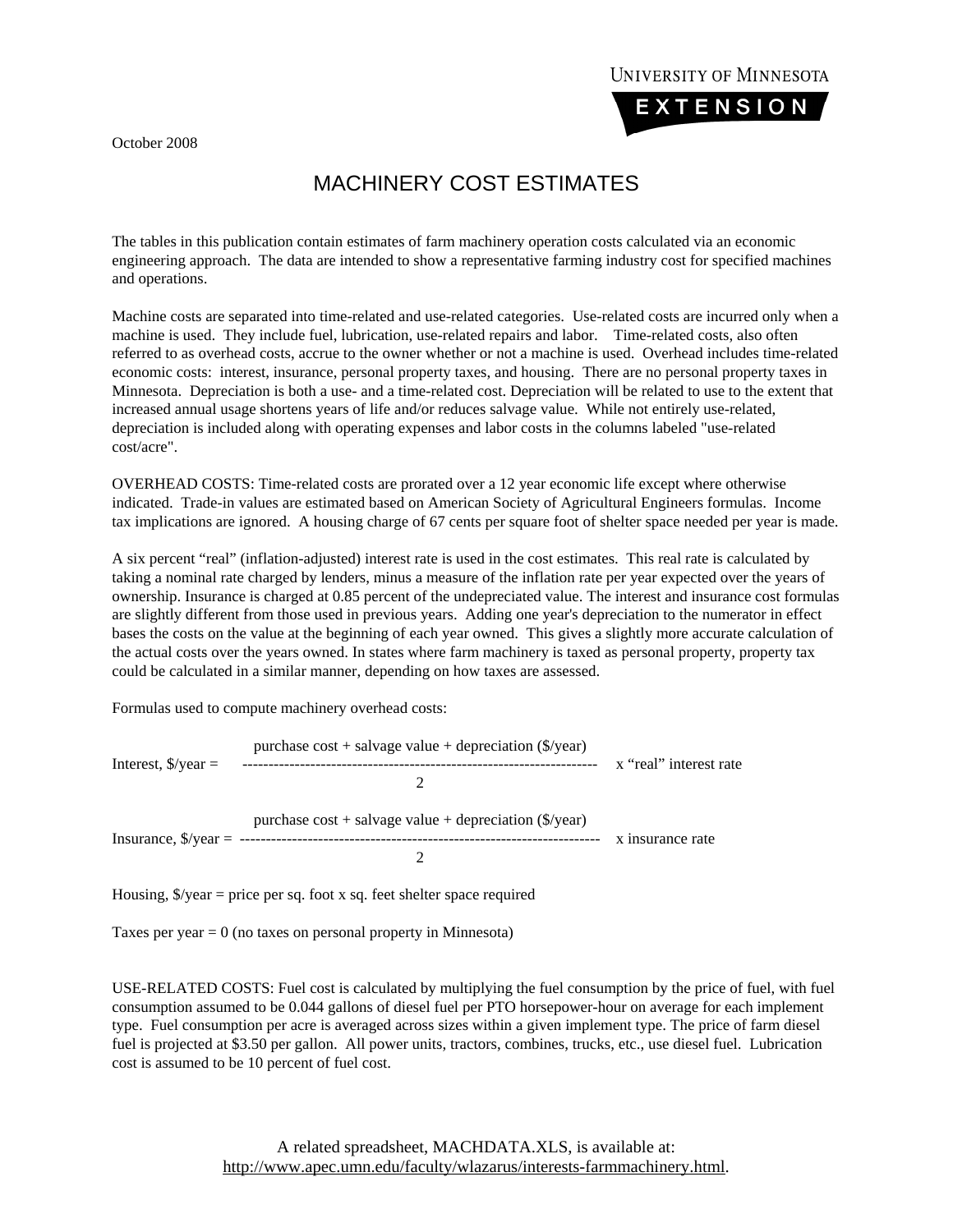The formulas for repair and maintenance costs estimate total accumulated repair costs based on accumulated hours of lifetime use. Repair and maintenance calculations are based on American Society of Agricultural Engineers formulas. The total cost is then divided by accumulated hours to arrive at an average per hour cost estimate. The amount of annual use of a machine is an estimate of the number of hours a commercial farmer would use that particular machine in one year.

Labor is charged at an hourly wage rate, which includes 30 percent benefits. Charge rates are \$13.50 per hour for unskilled labor and \$17.00 per hour for skilled labor. The skilled labor rate is generally used with the planting and harvesting equipment and sprayers. Labor per acre for an operation such as plowing or disking is calculated by using the work rate on the implement. Less labor per acre is used in a disking operation that covers more acres per hour than in a plowing operation. A small amount of extra labor is added over and above machine time to allow for downtime for tasks such as making adjustments and filling sprayers and planters. The labor adjustment ranges from 2 percent additional time for tillage to 33 percent for spraying.

Economic depreciation is included in use-related costs, calculated using the straight-line formula:

|                                    | purchase cost - salvage value |
|------------------------------------|-------------------------------|
| Depreciation, $\frac{9}{2}$ year = |                               |
|                                    | years you will use machine    |

These estimates will not represent any given individual's cost. Differences in buying power, repair programs, average annual use, and overall replacement programs should be considered when making adjustments. It may be useful to record actual expenses for at least a few of your implements and compare your costs to these estimates. These estimates will differ from records because they are estimates, but also because they are averaged over the use period and are expressed in today's dollars. If these estimates are compared to recorded costs that include repairs or depreciation based on historical costs, one adjustment that would be required for comparability would be to index the historical cost to current prices.

THE BOTTOM LINE: Machinery costs are substantial; control of them is important. Custom charges are often based upon them. No one should do custom work unless the charge will cover operating costs and use-related depreciation plus a return for one's risk and time. Ideally, all allocated per acre or hour overhead costs should also be covered by anyone offering to do custom work. The market for custom work usually does not cover all costs. The market is usually somewhere in between the Use-related costs and total costs.

Prepared by William Lazarus, Department of Applied Economics, University of Minnesota, wlazarus@umn.edu.

## ACCESS TO EDUCATIONAL PROGRAMS AND MATERIALS:

The University, including the University of Minnesota Extension Service, is committed to the policy that all persons shall have equal access to its programs, facilities, and employment without regard to race, color, creed, religion, national origin, sex, age, marital status, disability, public assistance status, veteran status, or sexual orientation.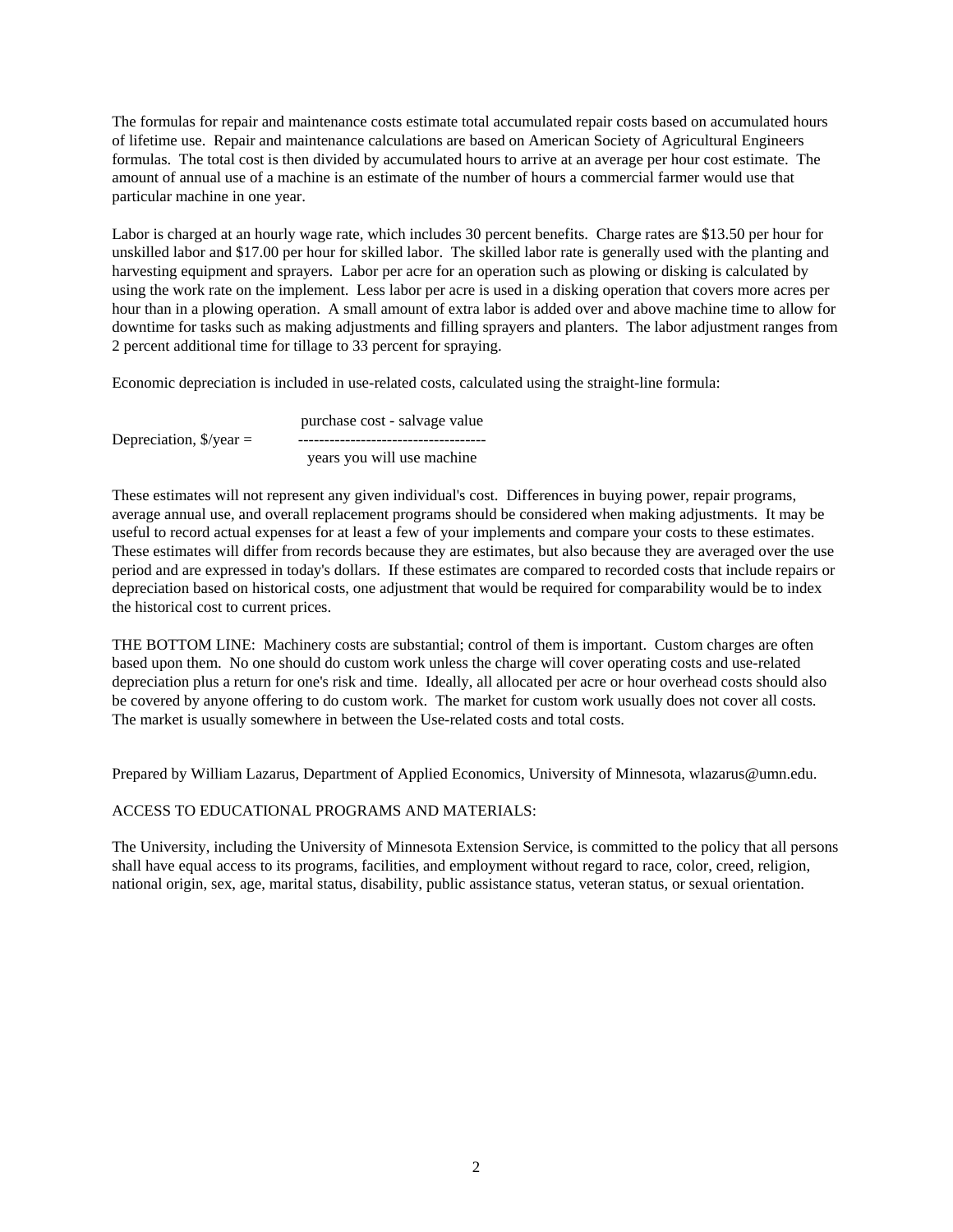|                                         | Use-Related            | Total     |                                               | Use-Related            | Total              |
|-----------------------------------------|------------------------|-----------|-----------------------------------------------|------------------------|--------------------|
|                                         | Cost/Acre <sup>1</sup> | Cost/Acre |                                               | Cost/Acre <sup>1</sup> | Cost/Acre          |
| <b>Chisel Plow</b>                      | \$6.86                 | \$9.21    | Mower-Conditioner                             | \$9.63                 | \$12.73            |
| Chisel Plow, Front Dsk                  | \$9.62                 | \$12.71   | Rotary Mow/Cond                               | \$6.75                 | \$9.04             |
| <b>Moldboard Plow</b>                   | \$16.08                | \$20.22   | Hay Rake (Hyd)                                | \$4.57                 | \$5.47             |
| <b>Field Cultivator</b>                 | \$3.99                 | \$5.34    | Hay Swather-Cond                              | \$8.03                 | \$11.06            |
| <b>Tandem Disk</b>                      | \$6.56                 | \$8.61    | Swather-Cond, Self-                           | \$12.75                | \$21.10            |
| Tandem Disk H.D.                        | \$7.92                 | \$10.44   | Prop                                          |                        |                    |
| <b>Offset Disk</b>                      | \$9.63                 | \$12.52   | Grain Swather, Self-<br>Prop                  | \$8.17                 | \$13.54            |
| V-Ripper                                | \$9.18                 | \$11.77   | Hay Baler PTO Twine                           | \$10.06                | \$11.78            |
| Comb Disk & V-Ripper                    | \$14.07                | \$18.69   | <b>Round Baler</b>                            | \$6.19                 | \$7.06             |
| Row Crop Planter                        | \$7.09                 | \$10.17   | Rd Baler/Wrap                                 | \$8.14                 | \$9.62             |
| Min-Til Planter                         | \$9.58                 | \$13.05   | Large Rectangular Baler                       | \$11.02                | \$15.22            |
| Potato Planter                          | \$25.86                | \$37.22   | 3x3                                           |                        |                    |
| <b>Beet Planter</b>                     | \$18.79                | \$27.53   | Large Rectangular Baler<br>4x3                | \$12.31                | \$17.20            |
| Beet Planter, Vacuum                    | \$8.48                 | \$14.07   | Forage Harvester (Corn                        | \$45.17                | \$56.18            |
| <b>Presswheel Drill</b>                 | \$8.77                 | \$11.80   | Head)                                         |                        |                    |
| Air Seeder Drill w/Cart                 | \$10.55                | \$15.99   | Corn Head for SP<br><b>Harvstr Base</b>       | \$38.61                | \$54.19            |
| No-Till Drill                           | \$11.94                | \$16.40   | Pickup Head for SP                            | \$22.18                | \$31.42            |
| <b>Prairie Grass Drill</b>              | \$10.81                | \$15.94   | Harvstr Base (2X                              |                        |                    |
| <b>Row Cultivator</b>                   | \$4.66                 | \$5.91    | Windrows)                                     |                        |                    |
| <b>Cultivator High Residue</b>          | \$8.59                 | \$11.17   | Combine Corn Hd                               | \$32.26                | \$40.46            |
| Cultivator High Residue,                | \$6.64                 | \$9.12    | <b>Combine Grain Head</b>                     | \$19.15                | \$23.70            |
| Guidance System,<br><b>Higher Speed</b> |                        |           | Combine Soybean Hd                            | \$26.04                | \$31.98            |
| <b>Rotary Hoe</b>                       | \$1.97                 | \$2.52    | Combine Belt Pickup Hd                        | \$23.53                | \$29.51            |
| Potato Cultivator                       | \$6.30                 | \$7.86    | Potato harvester                              | \$69.88                | \$83.52            |
| Sugar Beet Cult                         | \$9.92                 | \$13.75   | <b>Bean Cutter</b>                            | \$7.83                 | \$9.86             |
| Boom Sprayer, Self-                     | \$4.05                 | \$6.07    | Bean Rod<br>Bean Windrower                    | \$7.06                 | \$8.63             |
| Prop                                    |                        |           |                                               | \$9.90                 | \$13.20            |
| Boom Sprayer                            | \$2.11                 | \$2.66    | Sugar Beet Lifter<br><b>Sugar Beet Topper</b> | \$51.58<br>\$10.35     | \$65.73<br>\$14.04 |
| <b>Stalk Shredder</b>                   | \$9.36                 |           |                                               | \$31.16                |                    |
|                                         |                        |           | Sugar Beet Wagon                              | \$22.84                |                    |

Summary of Per Acre Use-Related Costs and Total Cost for Implements with Associated Power Units, Averaged Over All Sizes by Implement Type

 $1$  Use-related cost/acre includes fuel, lubricants, repairs and maintenance, labor, and power and implement depreciation (depreciation is both time-related and use-related). The difference between use-related cost and total cost is that total cost also includes overhead costs (interest, insurance, and housing).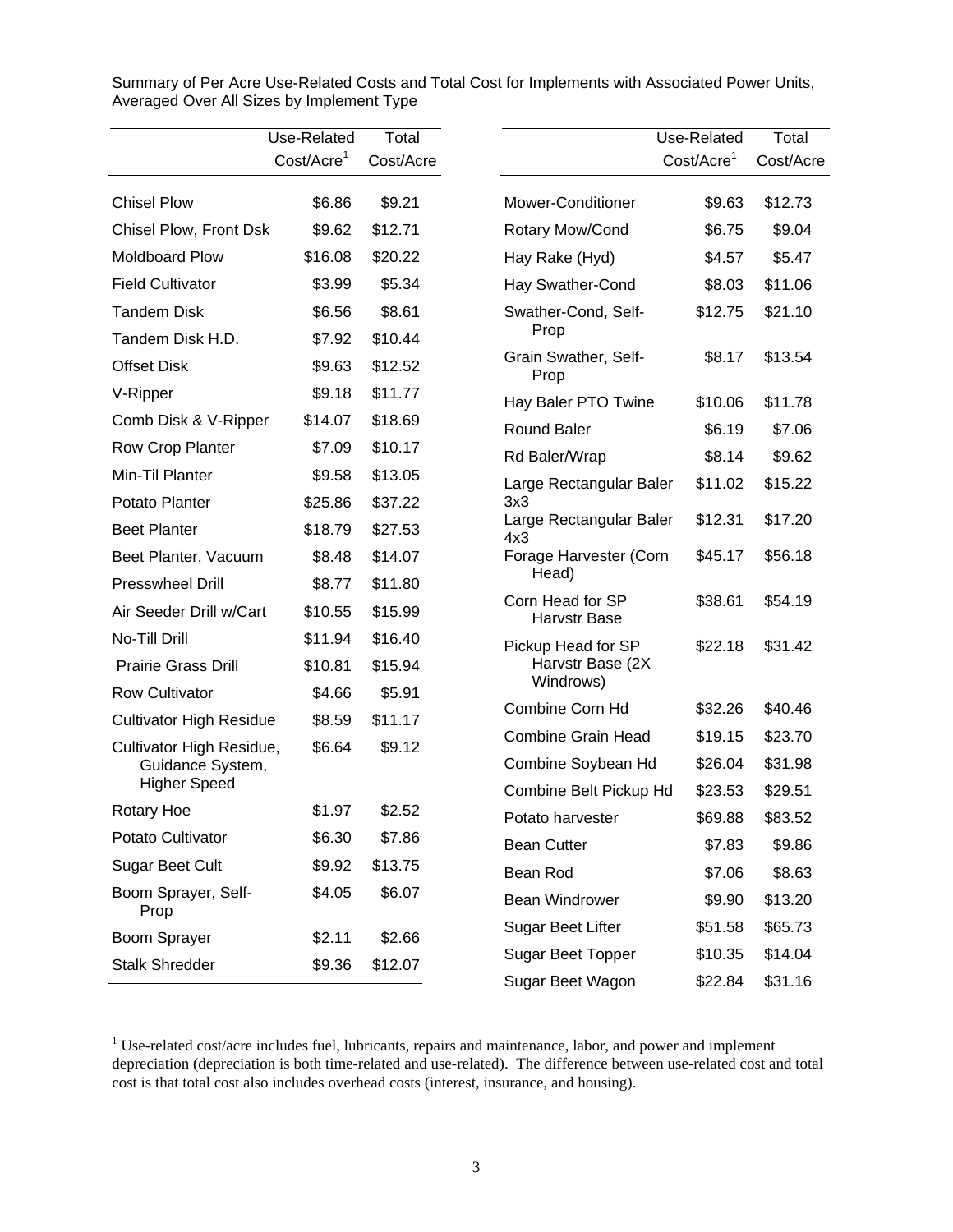|                                              | Net Cost                | Annual | Fuel &   | Maintenance | Depreciation | --Overhead <sup>3</sup> -- |          |          | --Total Cost-- | Diesel  |
|----------------------------------------------|-------------------------|--------|----------|-------------|--------------|----------------------------|----------|----------|----------------|---------|
| Tractor or                                   | of a New                | Hours  | Oil Cost | & Repair    | Cost Per     | Cost Per                   | Cost Per | Per Year | Per Hour       | Use/Hr  |
| Combine HP <sup>1</sup>                      | Power Unit <sup>2</sup> | of Use | Per Hour | Cost/Hr     | Hour         | Year                       | Hour     | Of Use   | Of Use         | Gallons |
| <b>Tractors and Combines (Without Heads)</b> |                         |        |          |             |              |                            |          |          |                |         |
| 40                                           | \$19,000                | 400    | \$6.78   | \$0.64      | \$2.52       | \$983                      | \$2.46   | \$4,958  | \$12.39        | 1.76    |
| 60                                           | 25,000                  | 400    | 10.16    | 0.84        | 3.32         | 1,282                      | 3.20     | 7,011    | 17.53          | 2.64    |
| 75                                           | 29,000                  | 400    | 12.71    | 1.03        | 3.73         | 1,501                      | 3.75     | 8,487    | 21.22          | 3.30    |
| <b>105 MFWD</b>                              | 71,000                  | 450    | 17.79    | 2.13        | 7.65         | 3,652                      | 8.12     | 16,056   | 35.68          | 4.62    |
| 130 MFWD                                     | 91,000                  | 450    | 22.02    | 2.73        | 12.28        | 4,239                      | 9.42     | 20,903   | 46.45          | 5.72    |
| 160 MFWD                                     | 111,000                 | 500    | 27.10    | 3.70        | 13.56        | 5,184                      | 10.37    | 27,364   | 54.73          | 7.04    |
| <b>200 MFWD</b>                              | 138,000                 | 500    | 33.88    | 4.60        | 16.85        | 6,419                      | 12.84    | 34,085   | 68.17          | 8.80    |
| 225 MFWD                                     | 158,000                 | 400    | 38.12    | 4.21        | 23.84        | 7,397                      | 18.49    | 33,865   | 84.66          | 9.90    |
| 260 4WD (226 PTO)                            | 163,000                 | 400    | 38.32    | 2.61        | 24.60        | 7,626                      | 19.06    | 33,835   | 84.59          | 9.95    |
| 310 4WD (270 PTO)                            | 172,000                 | 400    | 45.69    | 2.75        | 25.95        | 8,038                      | 20.09    | 37,795   | 94.49          | 11.87   |
| 360 4WD (313 PTO)                            | 190,000                 | 400    | 53.06    | 3.04        | 28.67        | 8,861                      | 22.15    | 42,768   | 106.92         | 13.78   |
| 425 4WD (370 PTO)                            | 222,000                 | 400    | 62.64    | 3.55        | 33.50        | 10,326                     | 25.81    | 50,201   | 125.50         | 16.27   |
| 225 Tracked Tractor                          | 147,000                 | 400    | 38.12    | 2.35        | 22.18        | 6,894                      | 17.23    | 31,954   | 79.88          | 9.90    |
| 275 HP Combine                               | 206,000                 | 300    | 46.59    | 34.37       | 45.06        | 9,285                      | 30.95    | 47,089   | 156.96         | 12.10   |
| 340 HP Combine                               | 233,000                 | 300    | 57.60    | 38.87       | 50.97        | 10,534                     | 35.11    | 54,765   | 182.55         | 14.96   |
| 315 HP SP Forage<br>Harvester Base Unit      | 175,000                 | 200    | 29.11    | 13.26       | 50.94        | 8,484                      | 42.42    | 27,145   | 135.73         | 7.56    |
| 570 HP SP Forage<br>Harvester Base Unit      | 265,000                 | 200    | 52.67    | 20.08       | 77.14        | 12,675                     | 63.37    | 42,652   | 213.26         | 13.68   |

<sup>1</sup>HP shown for the smaller tractors is PTO horsepower. Engine HP is shown for the larger tractors. PTO HP for the larger tractors runs about 87% of engine HP, and is shown in parentheses. Fuel use is estimated at 0.044 gallons of diesel fuel per hour per PTO HP.

<sup>2</sup>Net cost of a new unit assumes no trade-in. Farm machinery is exempt from sales tax in Minnesota so no sales tax is included.

<sup>3</sup>Overhead costs include interest, insurance, and housing but not depreciation, which is shown separately because it varies to some extent with use. Overhead per hour will vary with annual use.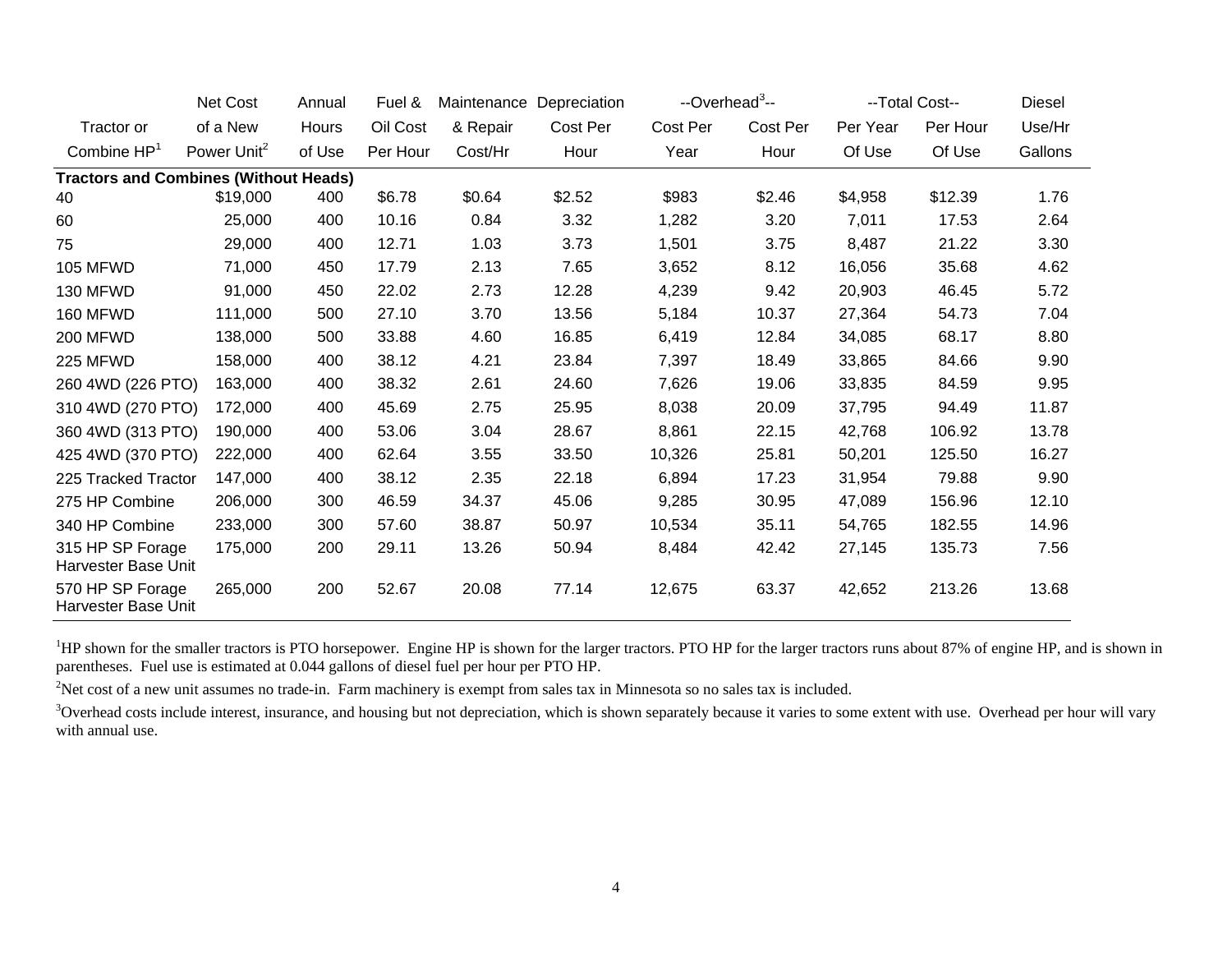|                                     | Tractor           | Net Cost               | --Estimated-- |                |                                 |        | Labor    | --Implement Cost/Acre-- |         |                       | Total                 | Use-related           | Diesel   |
|-------------------------------------|-------------------|------------------------|---------------|----------------|---------------------------------|--------|----------|-------------------------|---------|-----------------------|-----------------------|-----------------------|----------|
|                                     | Size              | of a New               |               | Work-Performed | -Power Cost/Acre <sup>2</sup> - |        | Cost     |                         | Deprec- |                       | Cost                  | Cost                  | Fuel     |
|                                     | (HP)              | Implement <sup>1</sup> | Acres/hr      | Acres/yr       | Fuel                            | Other  | Per Acre | Repairs                 | iation  | Overhead <sup>3</sup> | Per Acre <sup>4</sup> | Per Acre <sup>5</sup> | Gal/Acre |
| <b>Tillage Equipment</b>            |                   |                        |               |                |                                 |        |          |                         |         |                       |                       |                       |          |
| <b>Chisel Plow 15 Ft</b>            | 130 MFWD          | \$17,000               | 8.50          | 680            | \$2.33                          | \$2.87 | \$1.62   | \$0.61                  | \$1.42  | \$1.40                | $$10.25$ \$           | 7.74                  | 0.60     |
| <b>Chisel Plow 23 Ft</b>            | 200 MFWD          | \$30,000               | 13.03         | 1,043          | \$2.33                          | \$2.63 | \$1.06   | \$0.70                  | \$1.63  | \$1.52                | $$9.87$ \ $$$         | 7.37                  | 0.60     |
| <b>Chisel Plow 37 Ft</b>            | 310 4WD (270 PTO) | \$41,000               | 20.97         | 1.677          | \$2.33                          | \$2.33 | \$0.66   | \$0.60                  | \$1.39  | \$1.30                | $$8.60 $ \$           | 6.34                  | 0.60     |
| <b>Chisel Plow 57 Ft</b>            | 425 4WD (370 PTO) | \$67,000               | 32.30         | 2,584          | \$2.33                          | \$1.95 | \$0.43   | \$0.63                  | \$1.47  | \$1.32                | $$8.12$ \ \$          | 6.01                  | 0.60     |
| Chisel Plow, Front Dsk 16.3 Ft      | 200 MFWD          | \$20,000               | 9.21          | 737            | \$3.74                          | \$3.72 | \$1.50   | \$0.42                  | \$1.60  | \$1.46                | $$12.44$ \ \$         | 9.59                  | 0.97     |
| Chisel Plow, Front Dsk 21.3 Ft Fold | 310 4WD (270 PTO) | \$31,000               | 12.04         | 963            | \$3.74                          | \$4.05 | \$1.14   | \$0.50                  | \$1.90  | \$1.65                | $$12.98$ \ \$         | 9.66                  | 0.97     |
| Moldboard Plow 4 Bottom-18, 6 Ft    | 75                | \$16,000               | 2.78          | 334            | \$4.96                          | \$3.06 | \$4.95   | \$2.48                  | \$2.72  | \$2.41                |                       | 16.82                 | 1.29     |
| Moldboard Plow 5 Bottom-18, 7.5 Ft  | 105 MFWD          | \$18,000               | 3.48          | 417            | \$4.96                          | \$5.15 | \$3.96   | \$2.23                  | \$2.45  | \$2.20                | $$20.94$ \ \$         | 16.41                 | 1.29     |
| Moldboard Plow 6 Bottom-18, 9 Ft    | 130 MFWD          | \$20,000               | 4.17          | 501            | \$4.96                          | \$5.85 | \$3.30   | \$2.07                  | \$2.26  | \$2.06                | $$20.50$ \ \$         | 16.19                 | 1.29     |
| Moldboard Plow 8 Bottom-18, 12 Ft   | 160 MFWD          | \$27,000               | 5.56          | 668            | \$4.96                          | \$4.96 | \$2.48   | \$2.09                  | \$2.29  | \$2.06                | $$18.84$ \ \$         | 14.92                 | 1.29     |
| Field Cultivator 18 Ft              | 105 MFWD          | \$19,000               | 12.98         | 1,298          | \$1.22                          | \$1.38 | \$1.06   | \$0.47                  | \$0.83  | \$0.79                | $$5.76$ \ \$          | 4.34                  | 0.32     |
| <b>Field Cultivator 23 Ft</b>       | 130 MFWD          | \$23,000               | 16.59         | 1,659          | \$1.22                          | \$1.47 | \$0.83   | \$0.45                  | \$0.79  | \$0.73                | $$5.49$ $$$           | 4.19                  | 0.32     |
| Field Cultivator 47 Ft              | 260 4WD (226 PTO) | \$57,000               | 33.90         | 3,390          | \$1.22                          | \$1.37 | \$0.41   | \$0.54                  | \$0.95  | \$0.87                | $$5.36 $ \$           | 3.93                  | 0.32     |
| Field Cultivator 60 Ft              | 310 4WD (270 PTO) | \$64,000               | 43.27         | 4,327          | \$1.22                          | \$1.13 | \$0.32   | \$0.48                  | \$0.84  | \$0.76                | $$4.74$ $$$           | 3.52                  | 0.32     |
| Tandem Disk 21 Ft Rigid             | 160 MFWD          | \$28,000               | 12.22         | 1,222          | \$1.90                          | \$2.26 | \$1.13   | \$0.77                  | \$1.35  | \$1.20                | $$8.61$ \ \$          | 6.56                  | 0.49     |
| Tandem Disk H.D. 30 Ft Fold         | 360 4WD (313 PTO) | \$43,000               | 17.45         | 1,745          | \$3.04                          | \$3.09 | \$0.79   | \$0.82                  | \$1.45  | \$1.25                | $$10.44$ \$           | 7.92                  | 0.79     |
| Offset Disk 12 Ft                   | <b>105 MFWD</b>   | \$15,000               | 5.56          | 556            | \$3.20                          | \$3.22 | \$2.48   | \$0.61                  | \$1.59  | \$1.43                |                       | 9.63                  | 0.83     |
| V-Ripper 25 " O.C., 10 Ft           | 160 MFWD          | \$11,000               | 6.18          | 618            | \$3.82                          | \$4.47 | \$2.23   | \$0.57                  | \$1.01  | \$1.00                | $$13.10$ $$$          | 10.42                 | 0.99     |
| V-Ripper 25 " O.C., 18 Ft           | 260 4WD (226 PTO) | \$18,000               | 11.13         | 1,113          | \$3.82                          | \$4.16 | \$1.24   | \$0.52                  | \$0.92  | \$0.91                | $$11.57$ \ \$         | 8.94                  | 0.99     |
| V-Ripper 30 " O.C., 17 Ft           | 260 4WD (226 PTO) | \$15,000               | 10.51         | 1,051          | \$3.82                          | \$4.40 | \$1.31   | \$0.46                  | \$0.81  | \$0.83                | $$11.63$ \$           | 8.99                  | 0.99     |
| V-Ripper 30 " O.C., 22.5 Ft         | 360 4WD (313 PTO) | \$20,000               | 13.91         | 1,391          | \$3.82                          | \$3.87 | \$0.99   | \$0.46                  | \$0.82  | \$0.79                | $$10.76$ \ \$         | 8.37                  | 0.99     |
| Comb Disk & V-Ripper 17.5 Ft        | 360 4WD (313 PTO) | \$36,000               | 9.02          | 902            | \$5.64                          | \$5.97 | \$1.53   | \$0.91                  | \$2.36  | \$2.04                | $$18.45$ \ \$         | 13.95                 | 1.47     |
| Comb Disk & V-Ripper 22.5 Ft        | 425 4WD (370 PTO) | \$59,000               | 11.59         | 1,159          | \$5.64                          | \$5.42 | \$1.19   | \$1.16                  | \$3.00  | \$2.51                | $$18.92$ \ \$         | 14.19                 | 1.47     |
| Rotary Harrow 30 Ft                 | 75                | \$21,000               | 30.91         | 1,731          | \$0.41                          | \$0.28 | \$0.45   | \$0.10                  | \$0.72  | \$0.64                | $$2.59$ \ \$          | 1.83                  | 0.11     |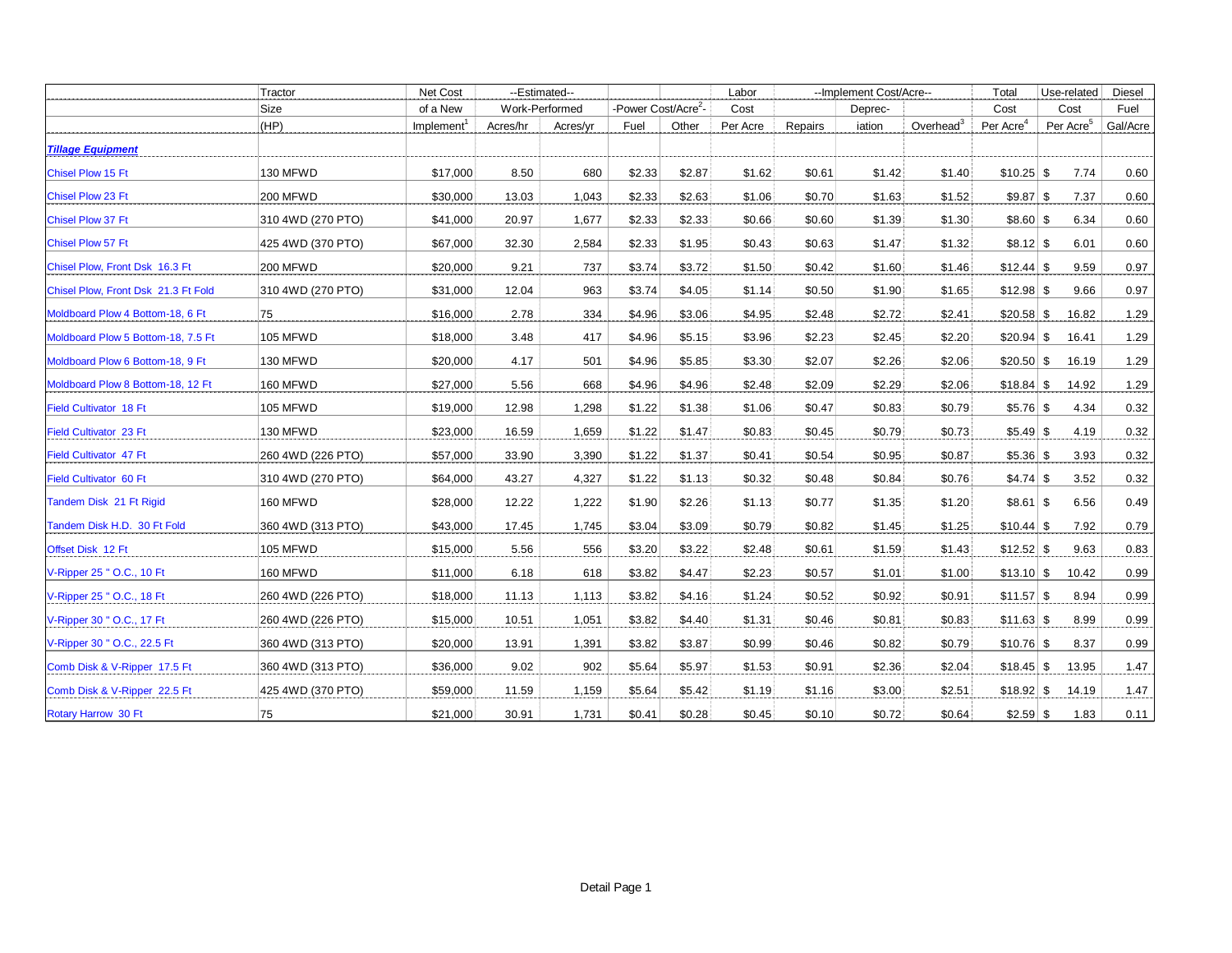|                                      | Tractor           | Net Cost               | --Estimated-- |                |                                 |        | Labor    |         |        | --Implement Cost/Acre-- |                       | Use-related           | Diesel   |
|--------------------------------------|-------------------|------------------------|---------------|----------------|---------------------------------|--------|----------|---------|--------|-------------------------|-----------------------|-----------------------|----------|
|                                      | Size              | of a New               |               | Work-Performed | -Power Cost/Acre <sup>2</sup> - |        | Cost     | Deprec- |        |                         | Cost                  | Cost                  | Fuel     |
|                                      | (HP)              | Implement <sup>1</sup> | Acres/hr      | Acres/yr       | Fuel                            | Other  | Per Acre | Repairs | iation | Overhead <sup>3</sup>   | Per Acre <sup>4</sup> | Per Acre <sup>5</sup> | Gal/Acre |
| <b>Planting Equipment</b>            |                   |                        |               |                |                                 |        |          |         |        |                         |                       |                       |          |
| Row Crop Planter 6 Row-30, 15 Ft     | 60                | \$20,000               | 7.00          | 490            | \$1.32                          | \$1.05 | \$2.82   | \$0.84  | \$1.98 | \$2.28                  | $$10.28$ \ \$         | 7.54                  | 0.34     |
| Row Crop Planter 8 Row-30, 20 Ft     | 75                | \$28,000               | 9.33          | 653            | \$1.32                          | \$0.91 | \$2.11   | \$0.88  | \$2.08 | \$2.36                  | $$9.66 $ \$           | 6.89                  | 0.34     |
| Row Crop Planter 12 Row-30, 30 Ft    | <b>105 MFWD</b>   | \$48,000               | 14.00         | 980            | \$1.32                          | \$1.28 | \$1.41   | \$1.01  | \$2.37 | \$2.67                  | $$10.05$ \$           | 6.80                  | 0.34     |
| Row Crop Planter 16 Row-30, 40 Ft    | 130 MFWD          | \$75,000               | 18.67         | 1,307          | \$1.32                          | \$1.31 | \$1.06   | \$1.18  | \$2.78 | \$3.04                  | $$10.68$ \ \$         | 7.14                  | 0.34     |
| Min-Til Planter 6 Row-30, 15 Ft      | 75                | \$27,000               | 6.36          | 509            | \$2.05                          | \$1.34 | \$3.10   | \$1.44  | \$2.57 | \$2.89                  | $$13.39$ \ \$         | 9.91                  | 0.53     |
| Min-Til Planter 8 Row-30, 20 Ft      | 105 MFWD          | \$34,000               | 8.48          | 594            | \$2.05                          | \$2.11 | \$2.32   | \$1.18  | \$2.77 | \$3.10                  | $$13.54$ \$           | 9.48                  | 0.53     |
| Min-Til Planter 12 Row-30, 30 Ft     | 160 MFWD          | \$66,000               | 12.73         | 1,273          | \$2.05                          | \$2.17 | \$1.55   | \$2.25  | \$2.51 | \$2.73                  |                       | 9.72                  | 0.53     |
| Min-Til Planter 16 Row-30, 40 Ft     | <b>200 MFWD</b>   | \$84,000               | 16.97         | 2,206          | \$2.05                          | \$2.02 | \$1.16   | \$2.87  | \$1.84 | \$2.03                  | $$11.98$ \$           | 9.19                  | 0.53     |
| Potato Planter 4 Row, 12.6 Ft        | 130 MFWD          | \$40,000               | 3.83          | 214            | \$4.37                          | \$6.38 | \$9.87   | \$2.40  | \$9.03 | \$9.54                  | $$41.59$ \ \$         | 29.59                 | 1.14     |
| Potato Planter 6 Row, 19 Ft          | 130 MFWD          | \$60,000               | 5.75          | 322            | \$4.37                          | \$4.25 | \$6.58   | \$2.40  | \$9.03 | \$9.55                  | \$36.18\$             | 25.00                 | 1.14     |
| Potato Planter 8 Row, 25.3 Ft        | 160 MFWD          | \$80,000               | 7.67          | 429            | \$4.37                          | \$3.60 | \$4.93   | \$2.40  | \$9.02 | \$9.56                  | $$33.89$ \ \$         | 22.98                 | 1.14     |
| Beet Planter 12 Row, 22 Ft           | 105 MFWD          | \$37,000               | 4.67          | 280            | \$3.81                          | \$3.83 | \$4.52   | \$1.96  | \$6.40 | \$7.00                  | $$27.53$ \ $$$        | 18.79                 | 0.99     |
| Beet Planter, Vacuum 24 Row, 44 Ft   | 160 MFWD          | \$99,000               | 22.40         | 1,008          | \$1.21                          | \$1.23 | \$0.94   | \$0.80  | \$4.76 | \$5.13                  | $$14.07$ \ \$         | 8.48                  | 0.31     |
| Presswheel Drill 16 Ft               | <b>105 MFWD</b>   | \$16,000               | 6.79          | 509            | \$2.45                          | \$2.64 | \$2.78   | \$0.75  | \$1.52 | \$1.78                  | $$11.91$ \ \$         | 8.94                  | 0.64     |
| Presswheel Drill 20 Ft               | 130 MFWD          | \$21,000               | 8.48          | 636            | \$2.45                          | \$2.88 | \$2.22   | \$0.78  | \$1.60 | \$1.85                  | $$11.79$ \ \$         | 8.82                  | 0.64     |
| Presswheel Drill 25 Ft               | 130 MFWD          | \$35,000               | 10.61         | 795            | \$2.08                          | \$2.30 | \$1.78   | \$1.04  | \$2.13 | \$2.40                  | $$11.74$ \$           | 8.45                  | 0.54     |
| Presswheel Drill 30 Ft               | 160 MFWD          | \$44,000               | 12.73         | 1,018          | \$2.45                          | \$2.17 | \$1.48   | \$1.18  | \$2.09 | \$2.33                  | $$11.70$ \ \$         | 8.56                  | 0.64     |
| Air Seeder Drill w/Cart 52 Ft        | 260 4WD (226 PTO) | \$157,000              | 22.06         | 1,765          | \$1.74                          | \$2.10 | \$0.86   | \$2.42  | \$4.31 | \$4.57                  | $$15.99$ \$           | 10.55                 | 0.45     |
| No-Till Drill 15 Ft                  | 130 MFWD          | \$34,000               | 6.36          | 509            | \$3.11                          | \$3.84 | \$2.97   | \$1.82  | \$3.23 | \$3.57                  | $$18.53$ \ \$         | 13.48                 | 0.81     |
| No-Till Drill 20 Ft                  | <b>160 MFWD</b>   | \$36,000               | 8.48          | 679            | \$3.11                          | \$3.26 | \$2.22   | \$1.44  | \$2.57 | \$2.86                  | $$15.46$ \$           | 11.37                 | 0.81     |
| No-Till Drill 30 Ft                  | 200 MFWD          | \$63,000               | 12.73         | 1,018          | \$3.11                          | \$2.69 | \$1.48   | \$1.68  | \$3.00 | \$3.27                  |                       | 10.95                 | 0.81     |
| <b>Prairie Grass Drill 10 Ft</b>     | 60                | \$22,000               | 5.15          | 258            | \$1.81                          | \$1.43 | \$3.43   | \$0.87  | \$4.58 | \$4.38                  | $$16.50$ \$           | 11.50                 | $0.47\,$ |
| Prairie Grass Drill (Twinned), 21 Ft | <b>105 MFWD</b>   | \$49,000               | 10.82         | 541            | \$1.81                          | \$1.65 | \$1.63   | \$0.92  | \$4.86 | \$4.50                  |                       | 10.13                 | 0.47     |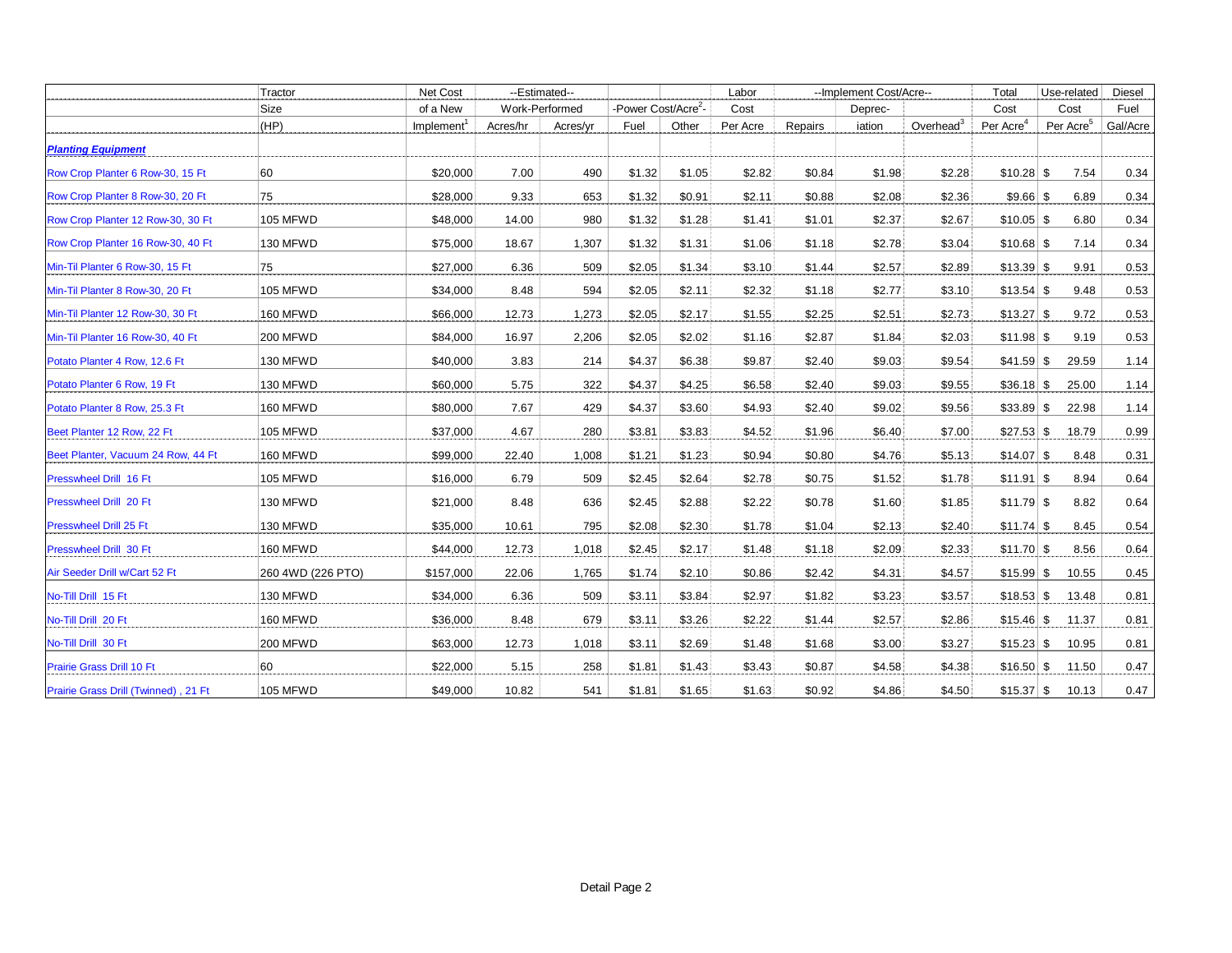|                                                                           | Tractor                    | Net Cost  |          | --Estimated--  |                               |          | Labor    | --Implement Cost/Acre-- |         |                       | Total                 | Use-related           | Diesel   |
|---------------------------------------------------------------------------|----------------------------|-----------|----------|----------------|-------------------------------|----------|----------|-------------------------|---------|-----------------------|-----------------------|-----------------------|----------|
|                                                                           | Size                       | of a New  |          | Work-Performed | -Power Cost/Acre <sup>2</sup> |          | Cost     |                         | Deprec- |                       | Cost                  | Cost                  | Fuel     |
|                                                                           | (HP)                       | Implement | Acres/hr | Acres/yr       | Fuel                          | Other    | Per Acre | Repairs                 | iation  | Overhead <sup>3</sup> | Per Acre <sup>4</sup> | Per Acre <sup>5</sup> | Gal/Acre |
| <b>Crop Maintenance Equipment</b>                                         |                            |           |          |                |                               |          |          |                         |         |                       | \$99.00               |                       |          |
| Row Cultivator 8 Row-30, 20 Ft                                            | 130 MFWD                   | \$9,000   | 10.30    | 1,030          | \$1.71                        | \$2.37   | \$1.36   | \$0.21                  | \$0.50  | \$0.50                | $$6.65$ \ \$          | 5.23                  | 0.44     |
| Row Cultivator 16 Row-30, 40 Ft                                           | 200 MFWD                   | \$17,000  | 20.61    | 2,061          | \$1.71                        | \$1.66   | \$0.68   | \$0.19                  | \$0.47  | \$0.45                | $$5.17$ \ \$          | 4.10                  | 0.44     |
| Cultivator High Residue 6 Row-30, 15 Ft                                   | 130 MFWD                   | \$21,000  | 7.73     | 773            | \$2.65                        | \$3.16   | \$1.82   | \$0.64                  | \$1.54  | \$1.37                | $$11.17$ \ \$         | 8.59                  | 0.69     |
| Cultivator High Residue, Guidance System,<br>Higher Speed 6 Row-30, 15 Ft | 130 MFWD                   | \$26,000  | 11.59    | 773            | \$1.90                        | \$2.11   | \$1.21   | \$0.32                  | \$1.91  | \$1.67                | $$9.12$ \ \$          | 6.64                  | 0.49     |
| Rotary Hoe 21 Ft                                                          | 105 MFWD                   | \$11,000  | 25.96    | 2,596          | \$0.69                        | \$0.69   | \$0.54   | \$0.12                  | \$0.25  | \$0.23                | $$2.52$ \ $$$         | 1.97                  | 0.18     |
| Potato Cultivator 6 Row, 19 Ft                                            | <b>105 MFWD</b>            | \$12,000  | 8.04     | 1,126          | \$2.21                        | \$2.22   | \$1.75   | \$0.53                  | \$0.60  | \$0.55                | $$7.86 $ \$           | 6.30                  | 0.57     |
| Sugar Beet Cult 12 Row, 22 Ft                                             | 105 MFWD                   | \$15,000  | 5.60     | 336            | \$3.10                        | \$3.19   | \$2.51   | \$0.34                  | \$2.53  | \$2.40                |                       | 10.23                 | 0.81     |
| Sugar Beet Cult 24 Row, 44 Ft                                             | <b>200 MFWD</b>            | \$35,000  | 11.20    | 672            | \$3.10                        | \$3.06   | \$1.25   | \$0.40                  | \$2.95  | \$2.65                | $$13.42$ \ \$         | 9.62                  | 0.81     |
| Boom Sprayer, Self-Prop 60 Ft                                             | None                       | \$103,000 | 33.09    | 3,309          | \$0.81                        | $-$0.41$ | \$0.64   | \$1.50                  | \$1.51  | \$1.60                | $$6.07$ \ \$          | 4.05                  | 0.11     |
| Boom Sprayer 50 Ft                                                        | 60                         | \$19,000  | 25.61    | 2,561          | \$0.40                        | \$0.29   | \$0.83   | \$0.36                  | \$0.36  | \$0.43                | $$2.66 $ \$           | 2.11                  | 0.10     |
| <b>Stalk Shredder 20 Ft</b>                                               | 130 MFWD                   | \$22,000  | 7.76     | 776            | \$2.84                        | \$3.15   | \$1.91   | \$0.95                  | \$1.73  | \$1.49                | $$12.07$ \$           | 9.36                  | 0.74     |
| <b>Harvesting Equipment</b>                                               |                            |           |          |                |                               |          |          |                         |         |                       | \$99.00               |                       |          |
| <b>Mower-Conditioner 9 Ft</b>                                             | 40                         | \$18,000  | 4.36     | 349            | \$1.55                        | \$1.29   | \$3.40   | \$0.81                  | \$3.14  | \$2.54                | $$12.73$ \$           | 9.63                  | 0.40     |
| <b>Rotary Hay Mower 6 Ft</b>                                              | 40                         | \$3,000   | 2.91     | 291            | \$2.33                        | \$1.93   | \$4.64   | \$0.61                  | \$0.63  | \$0.60                | $$10.73$ \$           | 9.29                  | 0.61     |
| Rotary Mow/Cond 12 Ft                                                     | 75                         | \$27,000  | 8.73     | 698            | \$1.70                        | \$0.98   | \$1.62   | \$0.53                  | \$2.36  | \$1.86                | $$9.04$ \$            | 6.75                  | 0.44     |
| Hay Rake (Hyd) 9 Ft                                                       | 40                         | \$6,000   | 6.11     | 698            | \$1.11                        | \$0.92   | \$2.21   | \$0.21                  | \$0.52  | \$0.50                | $$5.47$ \ \$          | 4.57                  | 0.29     |
| Hay Rake (Wheel, 2-16') 30 Ft                                             | 40                         | \$40,000  | 26.18    | 2,095          | \$0.26                        | \$0.21   | \$0.52   | \$0.28                  | \$1.16  | \$0.95                | $$3.39$ \ \$          | 2.34                  | 0.07     |
| Hay Swather-Cond 14 Ft                                                    | 60                         | \$27,000  | 6.79     | 543            | \$1.62                        | \$1.08   | \$1.99   | \$0.78                  | \$3.03  | \$2.56                | $$11.06$ \ \$         | 8.03                  | 0.42     |
| Swather-Cond, Self-Prop 16 Ft                                             | None                       | \$89,000  | 7.76     | 621            | \$3.08                        | $-$1.54$ | \$1.74   | \$0.73                  | \$8.73  | \$6.81                | $$21.10$ \ \$         | 12.75                 | 0.40     |
| Grain Swather, Self-Prop 21 Ft                                            | None                       | \$70,000  | 10.18    | 815            | \$2.34                        | $-$1.17$ | \$1.33   | \$0.44                  | \$5.23  | \$4.20                | $$13.54$ \ \$         | 8.17                  | $0.30\,$ |
| Hay Baler PTO Twine 12 Ft                                                 | 40                         | \$19,000  | 4.36     | 873            | \$1.55                        | \$1.29   | \$4.32   | \$2.20                  | \$1.26  | \$1.16                | $$11.78$ \$           | 10.06                 | 0.40     |
| Round Baler 1000 Lb, 20 Ft                                                | 75                         | \$19,000  | 9.45     | 2,364          | \$1.34                        | \$0.90   | \$1.58   | \$1.86                  | \$0.47  | \$0.40                | $$6.56$ \ \$          | 5.76                  | 0.35     |
| Round Baler 1500 Lb, 20 Ft                                                | 75                         | \$26,000  | 9.45     | 2,364          | \$1.34                        | \$0.90   | \$1.58   | \$2.54                  | \$0.64  | \$0.55                | $$7.56$ \ \$          | 6.61                  | 0.35     |
| Rd Baler/Wrap 1500 Lb, 20 Ft                                              | 105 MFWD                   | \$31,000  | 9.45     | 2,364          | \$1.88                        | \$1.89   | \$1.43   | \$3.03                  | \$0.76  | \$0.63                | $$9.62 $ \$           | 8.14                  | 0.49     |
| Large Rectangular Baler 3x3 20 Ft                                         | 130 MFWD                   | \$72,000  | 11.64    | 1,164          | \$1.89                        | \$2.10   | \$1.62   | \$0.46                  | \$5.76  | \$3.40                |                       | 11.02                 | 0.49     |
| Large Rectangular Baler 4x3 20 Ft                                         | 130 MFWD                   | \$87,000  | 11.64    | 1,164          | \$1.89                        | \$2.10   | \$1.62   | \$0.55                  | \$6.96  | \$4.07                | $$17.20$ \ \$         | 12.31                 | 0.49     |
| Forage Harvester (Corn Head) 2 Row, 5 Ft                                  | <b>105 MFWD</b>            | \$28,000  | 1.38     | 276            | \$12.90                       | \$12.98  | \$13.69  | \$5.72                  | \$5.77  | \$5.12                | $$56.18$ \ \$         | 45.17                 | 3.35     |
| Corn Head for SP Harvstr Base 3 Row, 7.5<br>Ft                            | 315 HP SP Forage Harvester | \$8,000   | 2.55     | 509            | \$10.12                       | \$41.89  | \$7.41   | \$0.25                  | \$0.89  | \$1.13                | $$61.70$ \ \$         | 43.90                 | 2.63     |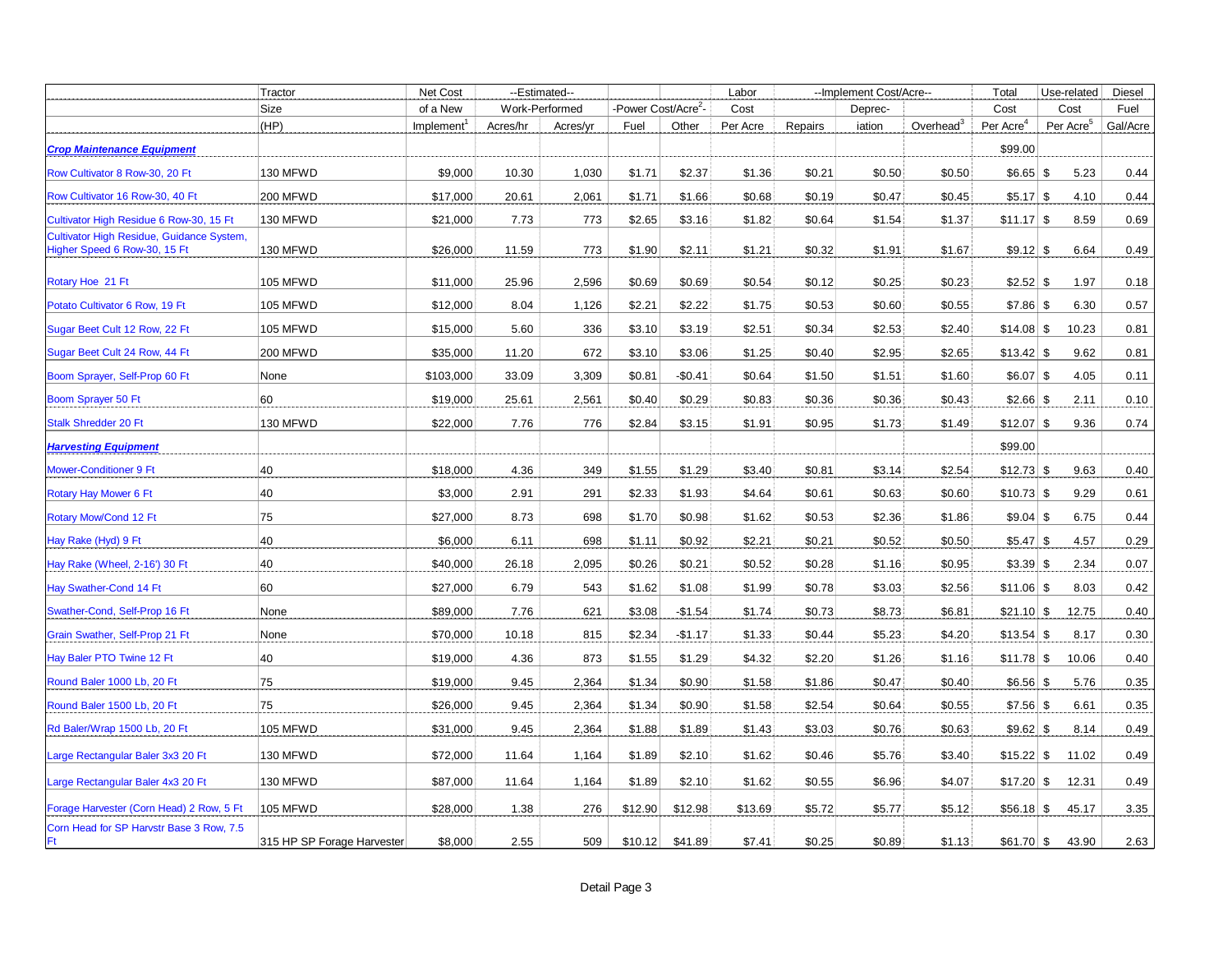| Tractor                                                               |                            | Net Cost               |          | --Estimated--  |                                 |         | Labor    |         | --Implement Cost/Acre-- |              | Total                 | Use-related           | Diesel   |
|-----------------------------------------------------------------------|----------------------------|------------------------|----------|----------------|---------------------------------|---------|----------|---------|-------------------------|--------------|-----------------------|-----------------------|----------|
|                                                                       | Size                       | of a New               |          | Work-Performed | -Power Cost/Acre <sup>2</sup> - |         | Cost     |         | Deprec-                 |              | Cost                  | Cost                  | Fuel     |
|                                                                       | (HP)                       | Implement <sup>1</sup> | Acres/hr | Acres/yr       | Fuel                            | Other   | Per Acre | Repairs | iation                  | Overhead $3$ | Per Acre <sup>4</sup> | Per Acre <sup>5</sup> | Gal/Acre |
| Corn Head for SP Harvstr Base 4 Row, 10 Ft 315 HP SP Forage Harvester |                            | \$16,000               | 3.39     | 509            | \$10.12                         | \$31.41 | \$5.56   | \$0.28  | \$1.79                  | \$1.87       | $$51.04$ \ \$         | 36.66                 | 2.63     |
| Corn Head for SP Harvstr Base 6 Row, 15 Ft 570 HP SP Forage Harvester |                            | \$23,000               | 5.09     | 611            | \$10.12                         | \$31.55 | \$3.71   | \$0.22  | \$2.14                  | \$2.10       | $$49.83$ \$           | 35.28                 | 2.63     |
| Pickup Head for SP Harvstr Base (2X)<br>Windrows) 24 Ft               | 570 HP SP Forage Harvester | \$16,000               | 8.15     | 652            | \$6.47                          | \$19.72 | \$2.32   | \$0.06  | \$1.40                  | \$1.46       | $$31.42$ \ \$         | 22.18                 | 1.68     |
| Combine Grain Head 20 Ft                                              | 275 HP Combine             | \$23,000               | 6.79     | 1,358          | \$5.72                          | \$16.26 | \$2.78   | \$0.39  | \$1.07                  | \$0.80       | $$27.02$$ \$          | 21.66                 | 1.49     |
| Combine Grain Head 30 Ft                                              | 275 HP Combine             | \$30,000               | 10.18    | 2,036          | \$5.72                          | \$10.84 | \$1.85   | \$0.34  | \$0.93                  | \$0.69       | $$20.37$ \\$          | 16.64                 | 1.49     |
| Combine Soybean Hd 18 Ft                                              | 275 HP Combine             | \$23,000               | 5.35     | 1,069          | \$8.48                          | \$20.65 | \$3.53   | \$0.50  | \$1.35                  | \$1.03       | $$35.55$ \\$          | 28.73                 | 2.20     |
| Combine Soybean Hd 25 Ft                                              | 275 HP Combine             | \$28,000               | 7.42     | 1,485          | \$8.48                          | \$14.87 | \$2.54   | \$0.44  | \$1.19                  | \$0.89       | $$28.41$ \\$          | 23.35                 | 2.20     |
| Combine Corn Hd 6 Row-30, 15 Ft                                       | 275 HP Combine             | \$38,000               | 4.20     | 840            | \$9.26                          | \$26.28 | \$4.49   | \$1.05  | \$2.85                  | \$2.12       | $$46.06$ \$           | 36.56                 | 2.41     |
| Combine Corn Hd 8 Row-30, 20 Ft                                       | 275 HP Combine             | \$51,000               | 5.09     | 1,018          | \$9.26                          | \$21.68 | \$3.71   | \$1.17  | \$3.15                  | \$2.35       | $$41.32$ \ \$         | 32.89                 | 2.41     |
| Combine Corn Hd 12 Row-30, 30 Ft                                      | 340 HP Combine             | \$68,000               | 7.64     | 1,527          | \$9.26                          | \$16.36 | \$2.47   | \$1.04  | \$2.80                  | \$2.06       | $$34.00$ \\$          | 27.33                 | 2.41     |
| Combine Belt Pickup Hd 23 Ft                                          | 275 HP Combine             | \$20,000               | 6.69     | 713            | \$6.96                          | \$16.50 | \$2.82   | \$0.17  | \$1.70                  | \$1.35       | $$29.51$ \\$          | 23.53                 | 1.81     |
| Potato Harvester 2 Row, 6.3 Ft                                        | 75                         | \$68,000               | 1.38     | 295            | \$7.83                          | \$6.17  | \$39.89  | \$15.18 | \$13.35                 | \$10.77      | $$93.19$ \$           | 79.70                 | 2.03     |
| Potato Harvester 4 Row, 12.6 Ft                                       | 105 MFWD                   | \$137,000              | 2.76     | 590            | \$7.83                          | \$6.49  | \$19.94  | \$15.29 | \$13.45                 | \$10.85      | $$73.85 \;   \; $$    | 60.06                 | 2.03     |
| Bean Cutter 6 Row-30, 15 Ft                                           | 130 MFWD                   | \$13,000               | 8.73     | 698            | \$2.52                          | \$2.80  | \$2.16   | \$0.32  | \$1.10                  | \$0.95       | $$9.86 $ \$           | 7.83                  | 0.66     |
| Bean Cutter 6 Row-30, 15 Ft                                           | 130 MFWD                   | \$13,000               | 8.73     | 698            | \$2.52                          | \$2.80  | \$2.16   | \$0.32  | \$1.10                  | \$0.95       | $$9.86 $ \$           | 7.83                  | 0.66     |
| Bean Rod 6 Row-30, 15 Ft                                              | 130 MFWD                   | \$6,000                | 8.73     | 698            | \$2.52                          | \$2.80  | \$2.16   | \$0.15  | \$0.51                  | \$0.49       | \$8.63\$              | 7.06                  | 0.66     |
| Bean Windrower 6 Row-30, 15 Ft                                        | 130 MFWD                   | \$32,000               | 8.73     | 698            | \$2.52                          | \$2.80  | \$2.16   | \$0.80  | \$2.70                  | \$2.21       | $$13.20$ \ \$         | 9.90                  | 0.66     |
| Sugar Beet Lifter 6 Row, 11 Ft                                        | 160 MFWD                   | \$76,000               | 3.03     | 243            | \$8.61                          | \$9.11  | \$6.22   | \$16.22 | \$18.48                 | \$14.88      | $$73.52$ \ \$         | 55.22                 | 2.24     |
| Sugar Beet Lifter 8 Row, 14.7 Ft <sup>6</sup>                         | <b>200 MFWD</b>            | \$89,000               | 4.05     | 324            | \$8.61                          | \$8.46  | \$4.66   | \$14.22 | \$16.19                 | \$12.99      | $$65.12$ \ \$         | 48.97                 | 2.24     |
| Sugar Beet Lifter (Higher Usage) 8 Row,<br>14.7 $Ft^6$                | <b>200 MFWD</b>            | \$89,000               | 4.05     | 1,013          | \$8.61                          | \$8.46  | \$4.66   | \$13.20 | \$18.79                 | \$4.82       | $$58.54$ \\$          | 50.55                 | 2.24     |
| Sugar Beet Topper 8 Row, 14.7 Ft                                      | 75                         | \$38,000               | 7.13     | 570            | \$2.24                          | \$1.19  | \$2.39   | \$1.63  | \$3.93                  | \$3.25       | $$14.63$ \ \$         | 10.85                 | 0.58     |
| Sugar Beet Topper 12 Row, 22 Ft                                       | 160 MFWD                   | \$45,000               | 10.67    | 853            | \$2.24                          | \$2.59  | \$1.59   | \$1.29  | \$3.11                  | \$2.63       | $$13.45$ \ \$         | 9.85                  | $0.58\,$ |
| Sugar Beet Wagon 20 Ton, 11 Ft                                        | <b>200 MFWD</b>            | \$52,000               | 5.20     | 520            | \$6.92                          | \$6.59  | \$2.60   | \$2.23  | \$5.79                  | \$4.99       | $$29.13$ \ $$$        | 21.67                 | 1.80     |
| Sugar Beet Wagon 24 Ton, 11 Ft                                        | <b>225 MFWD</b>            | \$59,000               | 5.20     | 520            | \$6.92                          | \$8.95  | \$2.60   | \$2.53  | \$6.58                  | \$5.62       | $$33.19$ \ \$         | 24.02                 | 1.80     |